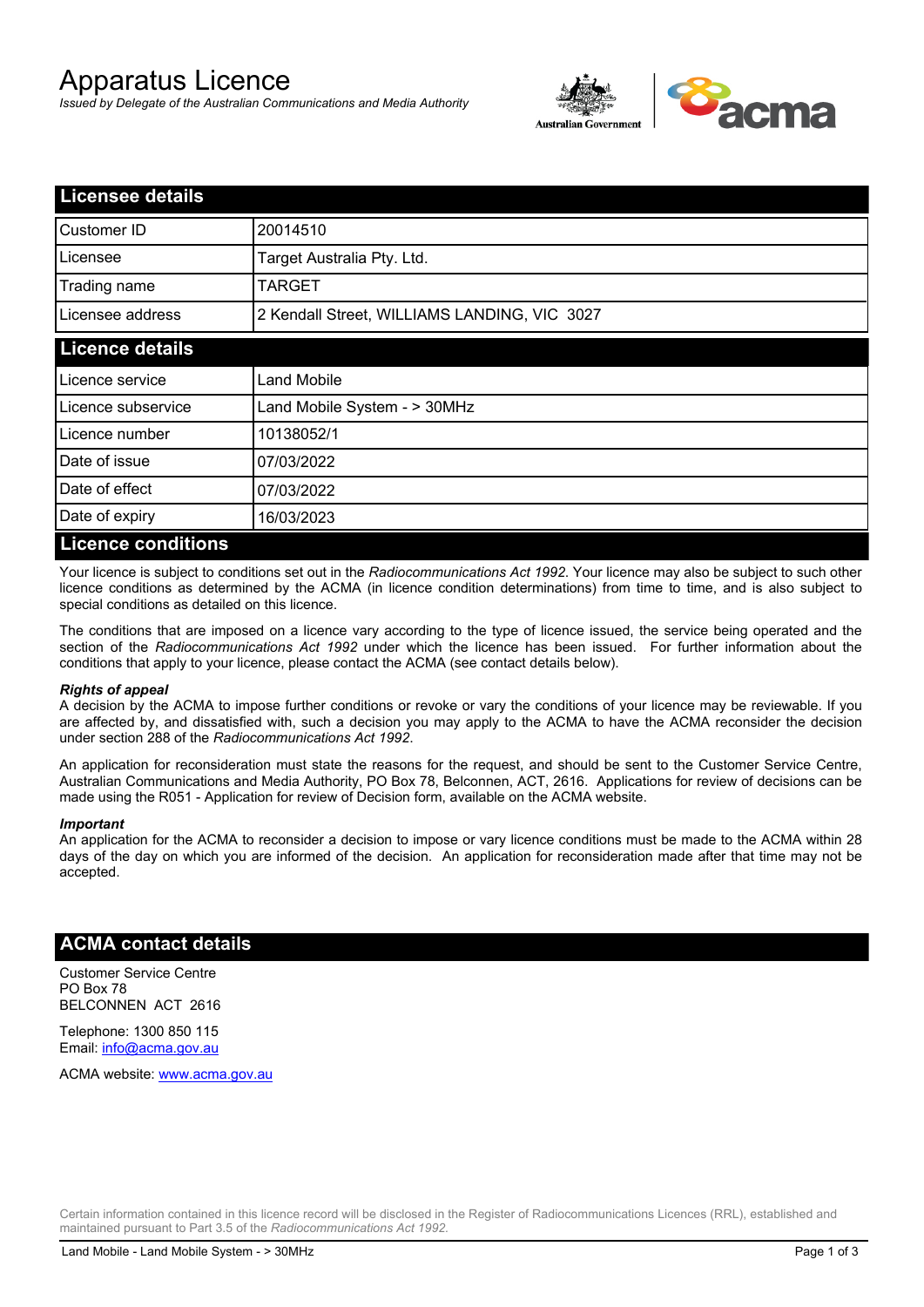### **Advisory Notes applying to licence no.: 10138052/1**

Conditions applicable to the operation of Land Mobile System station(s) authorised under this licence can be found in the Radiocommunications Licence Conditions (Apparatus Licence) Determination and the Radiocommunications Licence Conditions (Land Mobile Licence) Determination. Copies of these determinations are available from the ACMA and from the ACMA home page (www.acma.gov.au).